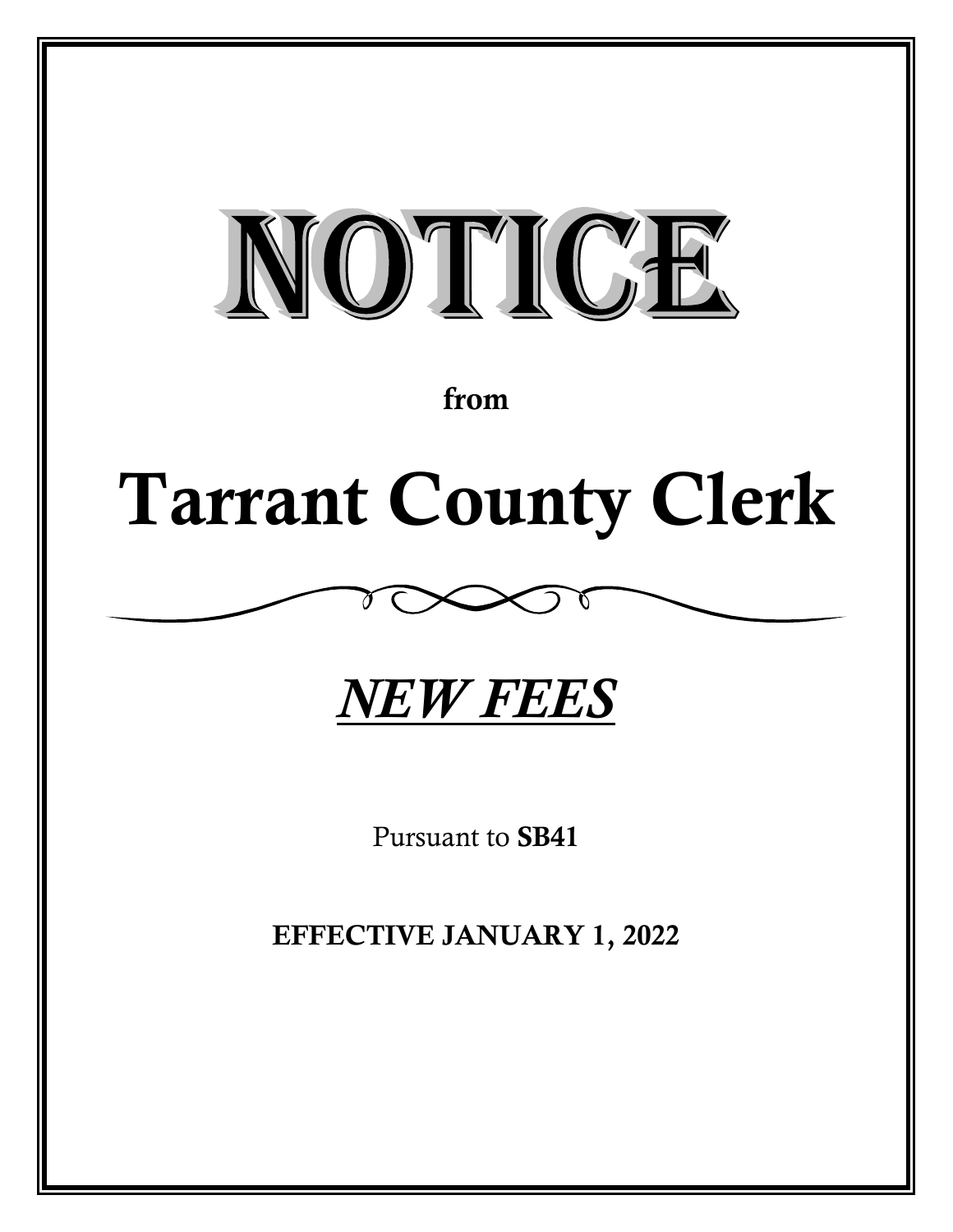## *MARY LOUISE NICHOLSON, COUNTY CLERK*

## PROBATE COURTS OF TARRANT COUNTY, TEXAS COST LIST EFFECTIVE: January 1, 2022

All Filing Fees **must** be paid in cash, cashier's check, money order, attorney's check. All checks and money orders **must** be made out to "*Mary Louise Nicholson, County Clerk*". We also accept MasterCard, Visa, American Express, or Discover.

## **Probate Court – Basic Filing Fee Breakdown**

|                                                                                                     | <b>New Filing</b> | <b>Subsequent Filing</b> |
|-----------------------------------------------------------------------------------------------------|-------------------|--------------------------|
| Local Consolidated Fee - SB 41 - Article 1 Section 135.101 (a) (1)                                  | \$223.00          | \$75.00                  |
| State Consolidated Civil Fee - SB 41 - Article 1 Section 1.02, Local Gov't<br>Code, Sec.133.151 (1) | \$137.00          | \$45.00                  |
| <b>Total Filing Fee</b>                                                                             | \$360.00          | \$120.00                 |

| <b>New Filings:</b>                                                                                                                    | <b>Filing Fees:</b> |
|----------------------------------------------------------------------------------------------------------------------------------------|---------------------|
| Ch. 151 Application to Open Safety Deposit Box                                                                                         | \$360.00            |
|                                                                                                                                        |                     |
| Ch. 152 Emergency Intervention                                                                                                         | \$360.00            |
| Foreign Will (Recording only 501.004)                                                                                                  | \$360.00            |
| Ch. 252 Will Deposit or Application to Produce Will                                                                                    | \$360.00            |
| Ch. 1351 Sale of Property of Minor                                                                                                     | \$360.00            |
| Ch. 1355 Custodial Account                                                                                                             | \$360.00            |
| <b>Guardianship of Management Trust</b>                                                                                                | \$360.00            |
| Guardianship of Adult                                                                                                                  | \$360.00            |
| <b>Mental Health</b>                                                                                                                   | \$360.00            |
| Guardianship of Minor - Includes Issuance and Citation Service by Posting                                                              | \$388.00            |
| Probate of Will for Letters Testamentary - Includes Issuance and Citation Service by Posting                                           | \$388.00            |
| Probate of Will as a Muniment of Title - Includes Issuance and Citation Service by Posting                                             | \$388.00            |
| Small Estates - <i>Includes Issuance, Citation Service by Posting, Judge's Signature, and Certified Copies</i>                         | \$400.00            |
| Dependent Administration (Includes Issuance, Citation Service by Posting)                                                              | \$388.00            |
| Independent Administration (Includes Issuance, Citation Service by Posting)                                                            | \$388.00            |
| Heirship (No Administration)-Select Other Estate Proceedings (Does not include Issuance, Citation                                      | \$360.00            |
| by Publication & Poster)                                                                                                               |                     |
| Independent Administration with Heirship (Includes Issuance, Citation Service by Posting, does not<br>include Citation by Publication) | \$388.00            |